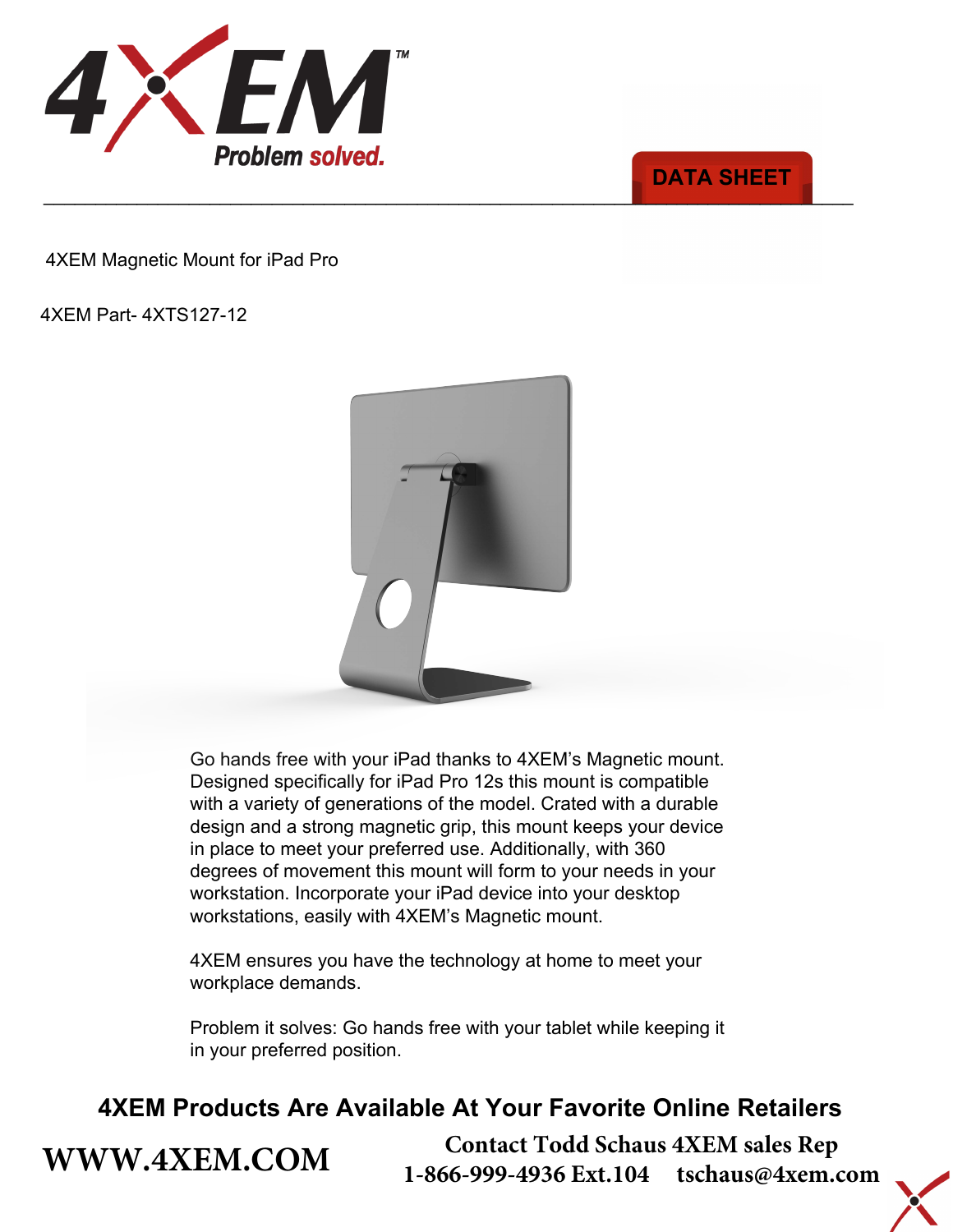

#### \_\_\_\_\_\_\_\_\_\_\_\_\_\_\_\_\_\_\_\_\_\_\_\_\_\_\_\_\_\_\_\_\_\_\_\_\_\_\_\_\_\_\_\_\_\_\_\_\_\_\_\_\_\_\_\_\_\_\_\_\_\_\_\_\_\_\_\_\_\_\_\_\_\_\_\_\_\_ **DATA SHEET**

# **Features**

- Colour: Silver
- Durable design
- Easy set-up with Adjustable angles
- Collapsible design, can go with you
- Magnetic Alignment
- Flexible 360-degree Rotation
- Made with Recyclable Material
- Compatible with a variety of iPad Pro models 12 (3rd, 4th, 5th generation)



### **Application**

- Home
- Video Calls
- Conferences
- Meetings

### **4XEM Products Are Available At Your Favorite Online Retailers**

**WWW.4XEM.COM** <sup>Contact Todd Schaus 4XEM sales Rep<br>1-866-999-4936 Ext.104 tschaus@4xem.com</sup> 1-866-999-4936 Ext.104